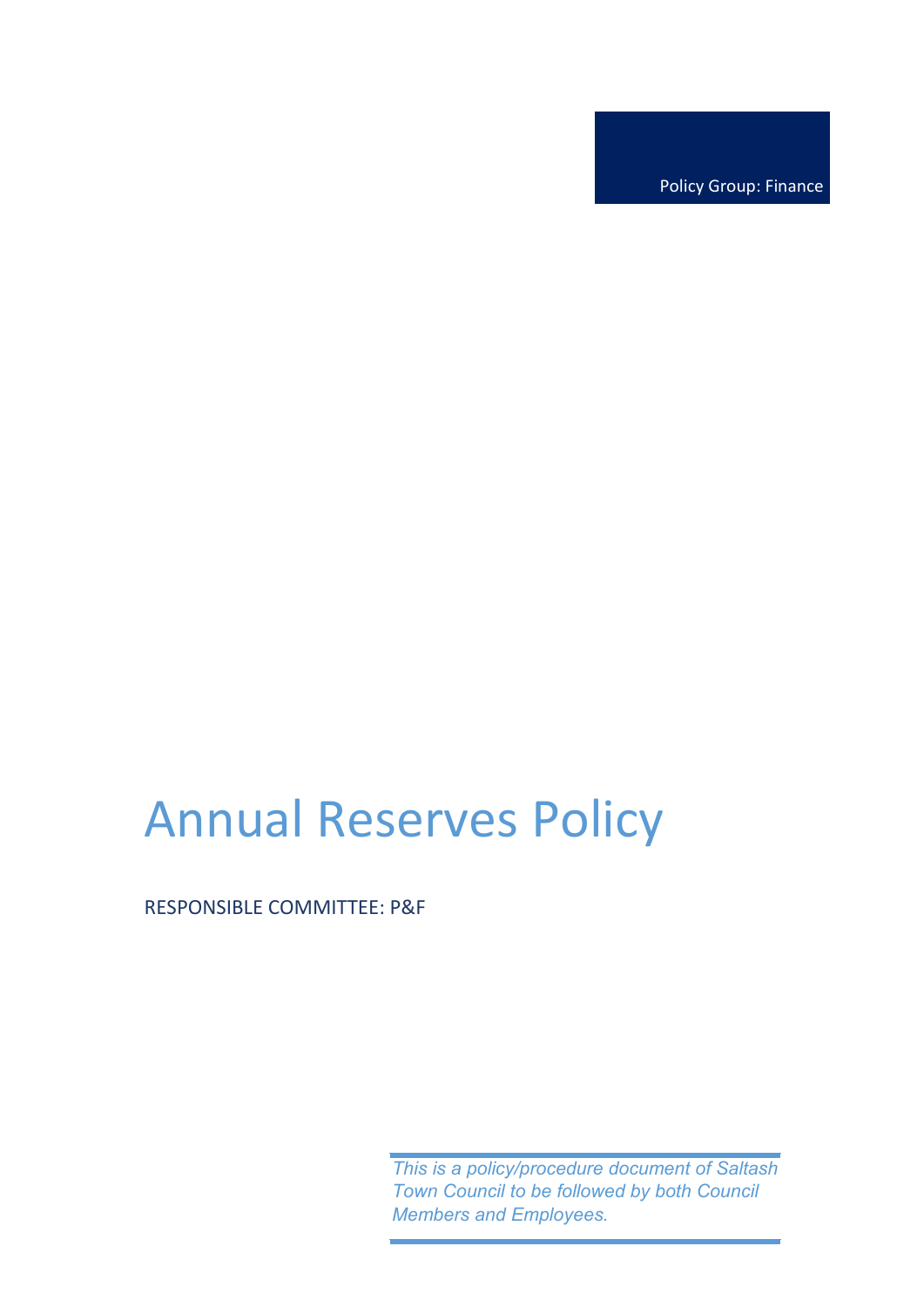| <b>Current Document Status</b>       |               |                    |               |  |  |
|--------------------------------------|---------------|--------------------|---------------|--|--|
| <b>Version</b>                       | 2022/23       | <b>Approved by</b> | <b>ATM</b>    |  |  |
| <b>Date</b>                          | February 2022 | <b>Date</b>        | 05.05.2022    |  |  |
| <b>Responsible</b><br><b>Officer</b> | <b>RFO</b>    | Minute no.         | 54/22/23f(ii) |  |  |
| <b>Next review date</b>              | February 2023 |                    |               |  |  |

| <b>Version History</b> |                         |                           |                |  |  |
|------------------------|-------------------------|---------------------------|----------------|--|--|
| <b>Date</b>            | <b>Version</b>          | <b>Author/Editor</b>      | <b>Notes</b>   |  |  |
| <b>March 2019</b>      | 2019/20                 | <b>Town Clerk</b><br>/RFO | Values updated |  |  |
| February<br>2021       | 2021-22<br><b>DRAFT</b> | <b>SE</b>                 | Annual review  |  |  |
| June 2021              | 2021-22                 | <b>AJT</b>                | For readoption |  |  |
| February<br>2022       | 2022-23                 | <b>SE</b>                 | Annual review  |  |  |
| May 2022               | 2022-23                 | <b>AJT</b>                | Readopted      |  |  |

| <b>Document Retention</b> |                  |
|---------------------------|------------------|
| Document retention period | Until superseded |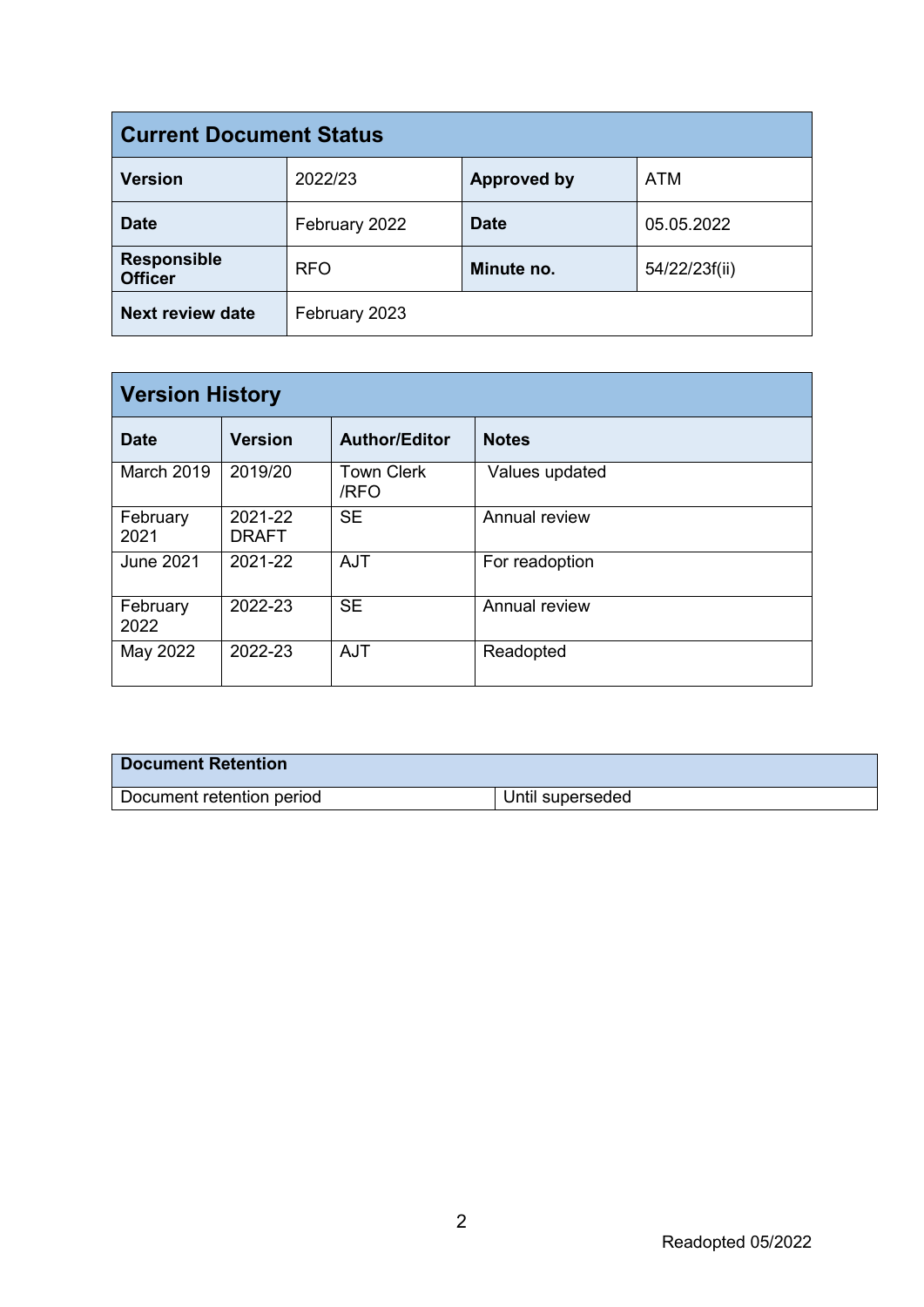## **SALTASH TOWN COUNCIL RESERVES POLICY**

#### **Town Council Reserves**

The Town Council needs to maintain reserves to protect against risk, ensure contingencies are in place and to support investment in future projects which are beneficial to the town – *detailed within Section 50 of the Local Government Finance*  Act 1992; supported by CIPFA LAAP Bulletin 99 Local Authority Reserves and Balances July 2014.

The Reserves Policy presents information about the requirements to maintain appropriate financial reserves and provides details on the types of reserves and current and predicted balances. The Town Council manages risk by assessing the potential impacts of future events, based on the likelihood that they may occur and the severity of any impact. Mitigating actions are then identified to reduce the exposure and appropriate plans are put in place. As required under sections 31A, 42A of the Local Government Finance Act 1992.

The Governance & Accountability for Local Councils Practitioners Guide:

"As with any financial entity, it is essential that authorities have sufficient Reserves (General and Earmarked) to finance both its day-to-day operations and future plans. It is important, however, given that its funds are generated from taxation/public levies, that such reserves are not excessive

It is important that each authority adopt, as a General Reserve policy, the level appropriate to their size and situation and plan their Budget so as to ensure that the adopted level is maintained. Changes in activity levels/range of services provided will inevitably lead to changes in the requisite minimum level of General Reserve in order to provide working capital for those activities."

The purpose of this Policy is to enable the Policy and Finance Committee to review the level of reserves to ensure they meet the current and future needs of Saltash Town Council.

The assessment of the adequacy of the Council's balances and reserves is based on the guidance note on Local Authority Reserves and Balances, which whilst there is not a statutory requirement, is considered to set out current best practice with regard to balances and reserves. The guidance states that no case has yet been made to set a statutory minimum level of reserves and that each local authority should take advice from its Responsible Finance Officer and base its judgement on local circumstances.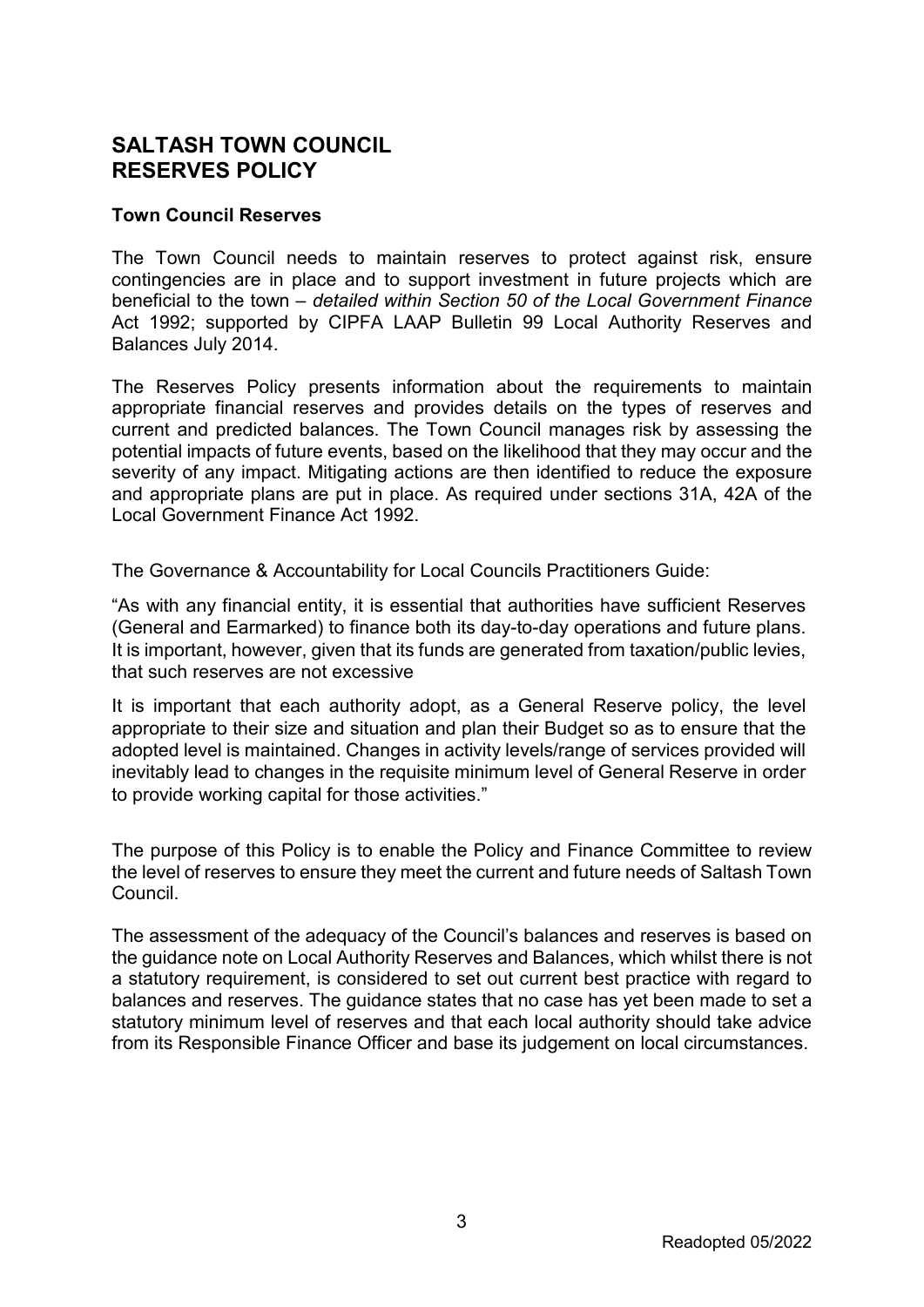### **Types of Reserves**

Saltash Town Council maintains two types of reserves:

1. Earmarked Reserves

This provides a means of accumulating funds, for use in a later financial year, to meet known or planned policy initiatives.

Earmarked Reserves will increase through decisions of the Council and will decrease as they are spent on their specific intended purposes.

The purpose of an Earmarked Reserve is to set aside amounts for projects that extend beyond one year or as a contingency against a specific situation occurring and to support the General Reserve.

Once an Earmarked Reserve has been established by the Town Council it is the responsibility of the Responsible Finance Officer to ensure funds are spent in line with their purpose. The purpose of each Earmarked Reserve should be reviewed annually to ensure that it is still relevant.

2. General Reserves

This represents the non-ring fenced (earmarked) balance of Council funds. The main purposes of the General Reserves are firstly to operate as a working balance to help manage the impact of uneven cash flows and secondly, to provide a contingency to cushion the impact of emerging or unforeseen events or genuine emergencies. In general, a robust level of reserve should be maintained and take account of operational and financial issues facing the Town Council.

A well-run authority with a prudent approach to setting its budget will each year consider its level of general reserves. These general reserves will also need to be supported by earmarked reserves for specific needs, contingencies and commitments. In assessing the level of the Town Council's reserves, account needs to be taken of the risks facing the Council in terms of any significant unforeseen expenditure requirements.

Further major elements which could impact adversely on future precepts are:

- Capping of Town Council Precept by Central Government.
- Cornwall Council as Billing Authority further reducing or ceasing the Council Tax Support grant through the localisation of council tax benefit support scheme.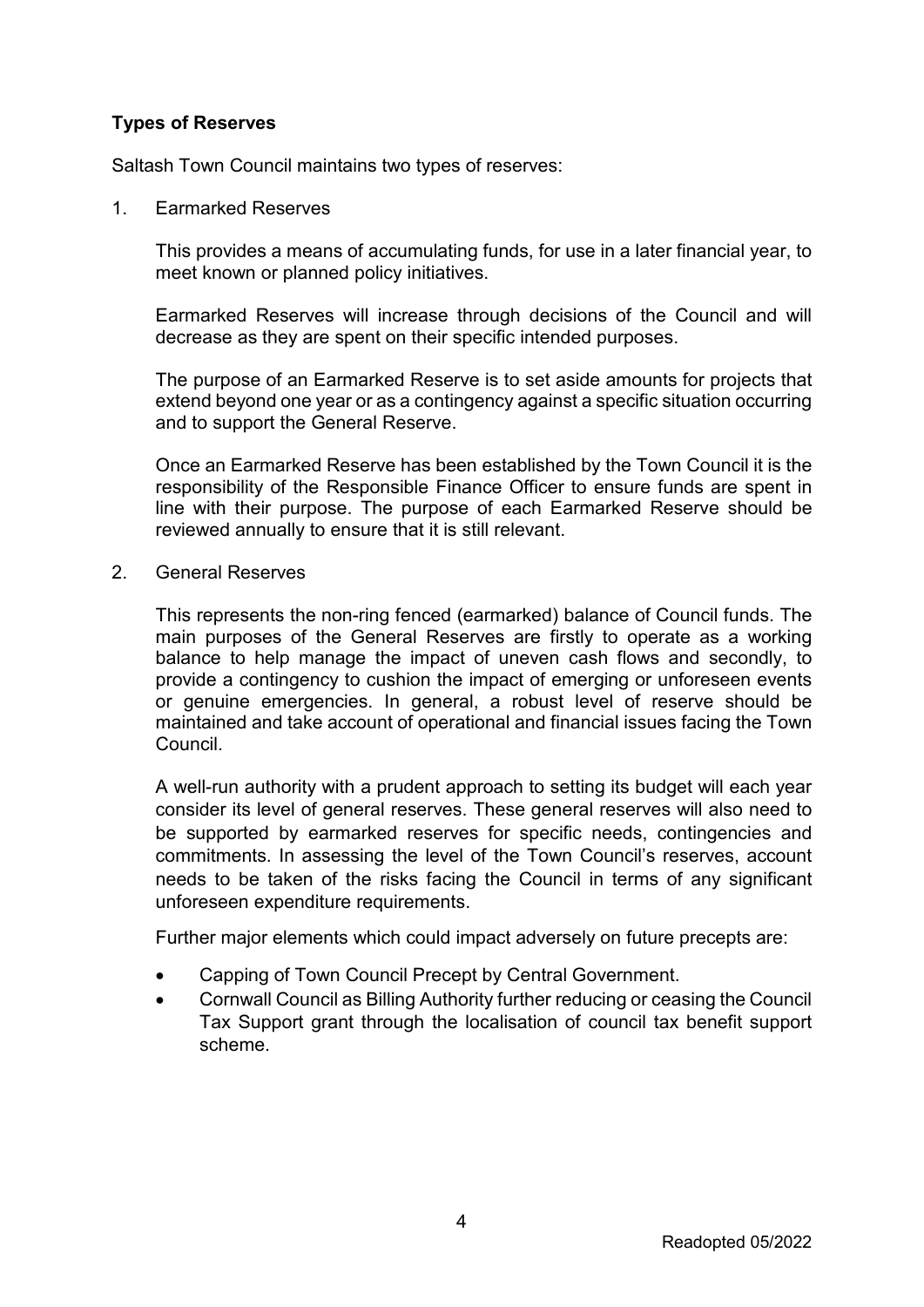### **Purpose of General Fund Reserves**

The purpose of general reserves is to minimise the possible financial impacts to the authority from; emergencies, unforeseen events and ad hoc emerging issues during the year.

#### **General Fund Reserve – Risk Assessment**

Identifying the risks allows the Council to take account of the circumstances around current structural change due to service provision and economic circumstances.

Risks can be identified as: risks from potential one-off events; risks which will have general financial consequences and actions that need to be in place to minimise the potential for financial support.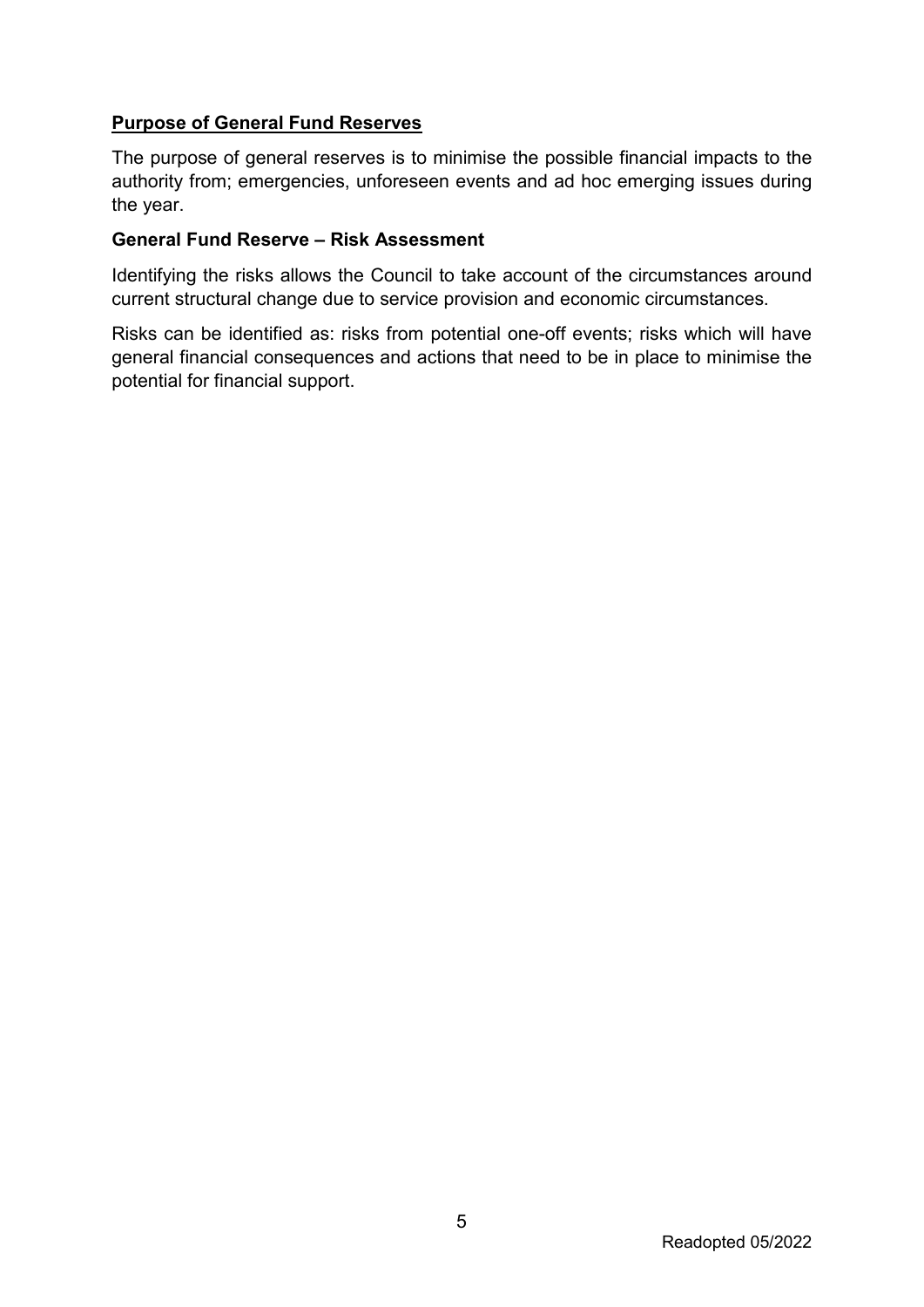#### **Assessment of Potential Risks (not covered by insurance)**

The outcome of this analysis has been to place an estimated total value on the range of risks that may arise, and which are not covered by insurance**.** Saltash Town Council has set its contingency level to be equivalent to 5.5 months' revenue expenditure for 2022/23 which is £570,825 set during the setting of the budget for the year.

The Town Council has budgeted for the following reserves in addition to this contingency as of 1st April 2022:

Earmarked Reserves: £419,577

General Reserves: £125,000

| <b>No</b>      | <b>Risk</b>                                                                                   | <b>Effects/Action</b>                                                                                                 | <b>Value of Risk</b>        |
|----------------|-----------------------------------------------------------------------------------------------|-----------------------------------------------------------------------------------------------------------------------|-----------------------------|
| 1              | 5.5 months budgeted salary<br>costs for 2022/23                                               | Contingency/ General<br>Reserve to be used                                                                            | £364,947                    |
| $\overline{2}$ | <b>Annual PWLB Loan</b><br><b>Repayments for Churchtown</b><br>Cemetery                       | Default on Loan<br>Repayments                                                                                         | £21,385                     |
| 3              | Loss of staff                                                                                 | Council could not function<br>effectively<br>Additional advertising<br>costs to attract staff, pay<br>for staff cover | £20,000                     |
| $\overline{4}$ | Major Loss of Service through<br>fire/flood structural damage<br>and other uninsurable losses | Premises not operational                                                                                              | £50,000                     |
| 5              | Loss of Council Tax Support<br>Grant                                                          | Funding shortfall.<br><b>Anticipated Last Payment</b><br>in 2022/23                                                   | £13,747<br>2022/23 receipt. |
| 6              | <b>Election Reserve</b>                                                                       | Reserve to meet potential<br>future Election<br>Costs/By-election-Town<br>Poll                                        | £50,000                     |
| $\overline{7}$ | <b>Unanticipated Legal costs</b>                                                              | Legal costs that cannot<br>be recovered                                                                               | £50,000                     |
| <b>Total</b>   |                                                                                               |                                                                                                                       | £570,079                    |

#### **Breakdown of Contingency Risks**